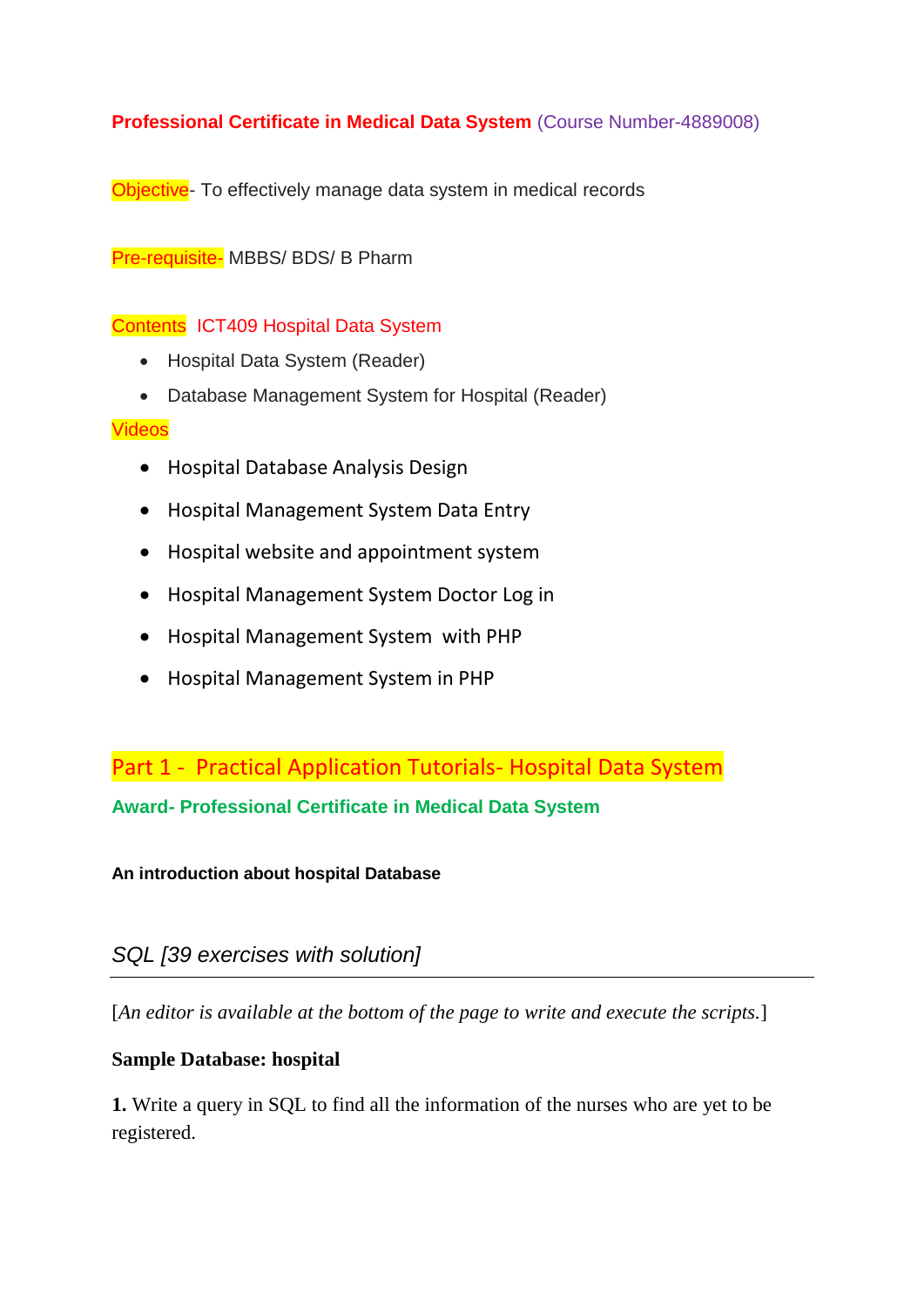**2.** Write a query in SQL to find the name of the nurse who are the head of their department.

**3.** Write a query in SQL to obtain the name of the physicians who are the head of each department.

**4.** Write a query in SQL to count the number of patients who taken appointment with at least one physician

**5.** Write a query in SQL to find the floor and block where the room number 212 belongs to

**6.** Write a query in SQL to count the number available rooms

**7.** Write a query in SQL to count the number of unavailable rooms.

**8.** Write a query in SQL to obtain the name of the physician and the departments they are affiliated with

**9.** Write a query in SQL to obtain the name of the physicians who are trained for a special treatement

**10.** Write a query in SQL to obtain the name of the physicians with department who are yet to be affiliated

**11.** Write a query in SQL to obtain the name of the physicians who are not a specialized physician

**12.** Write a query in SQL to obtain the name of the patients with their physicians by whom they got their preliminary treatement

**13.** Write a query in SQL to find the name of the patients and the number of physicians they have taken appointment

**14.** Write a query in SQL to count number of unique patients who got an appointment for examination room C

**15.** Write a query in SQL to find the name of the patients and the number of the room where they have to go for their treatment

**16.** Write a query in SQL to find the name of the nurses and the room scheduled, where they will assist the physicians.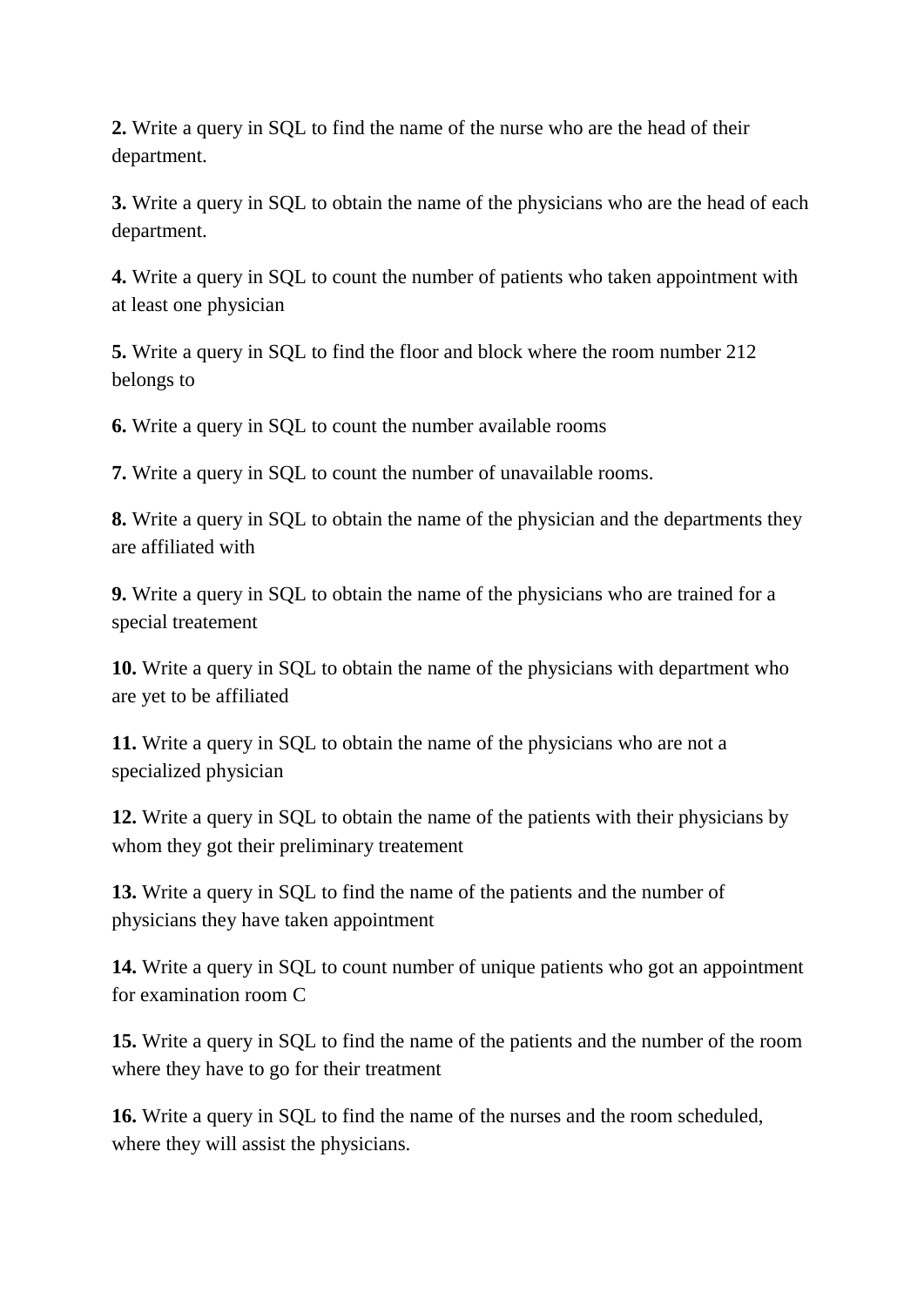**17.** Write a query in SQL to find the name of the patients who taken the appointment on the 25th of April at 10 am, and also display their physician, assisting nurses and room no.

**18.** Write a query in SQL to find the name of patients and their physicians who does not require any assistance of a nurse

**19.** Write a query in SQL to find the name of the patients, their treating physicians and medication.

**20.** Write a query in SQL to find the name of the patients who taken an advanced appointment, and also display their physicians and medication

**21.** Write a query in SQL to find the name and medication for those patients who did not take any appointment

**22.** Write a query in SQL to count the number of available rooms in each block

**23.** Write a query in SQL to count the number of available rooms in each floor

**24.** Write a query in SQL to count the number of available rooms for each block in each floor.

**25.** Write a query in SQL to count the number of unavailable rooms for each block in each floor.

**28.** Write a query in SQL to obtain the name of the patients, their block, floor, and room number where they are admitted.

**29.** Write a query in SQL to obtain the nurses and the block where they are booked for attending the patients on call.

**30.** Write a query in SQL to make a report which will show -

a) name of the patient,

b) name of the physician who is treating him or her,

c) name of the nurse who is attending him or her,

d) which treatement is going on to the patient,

e) the date of release,

f) in which room the patient has admitted and which floor and block the room belongs to respectively.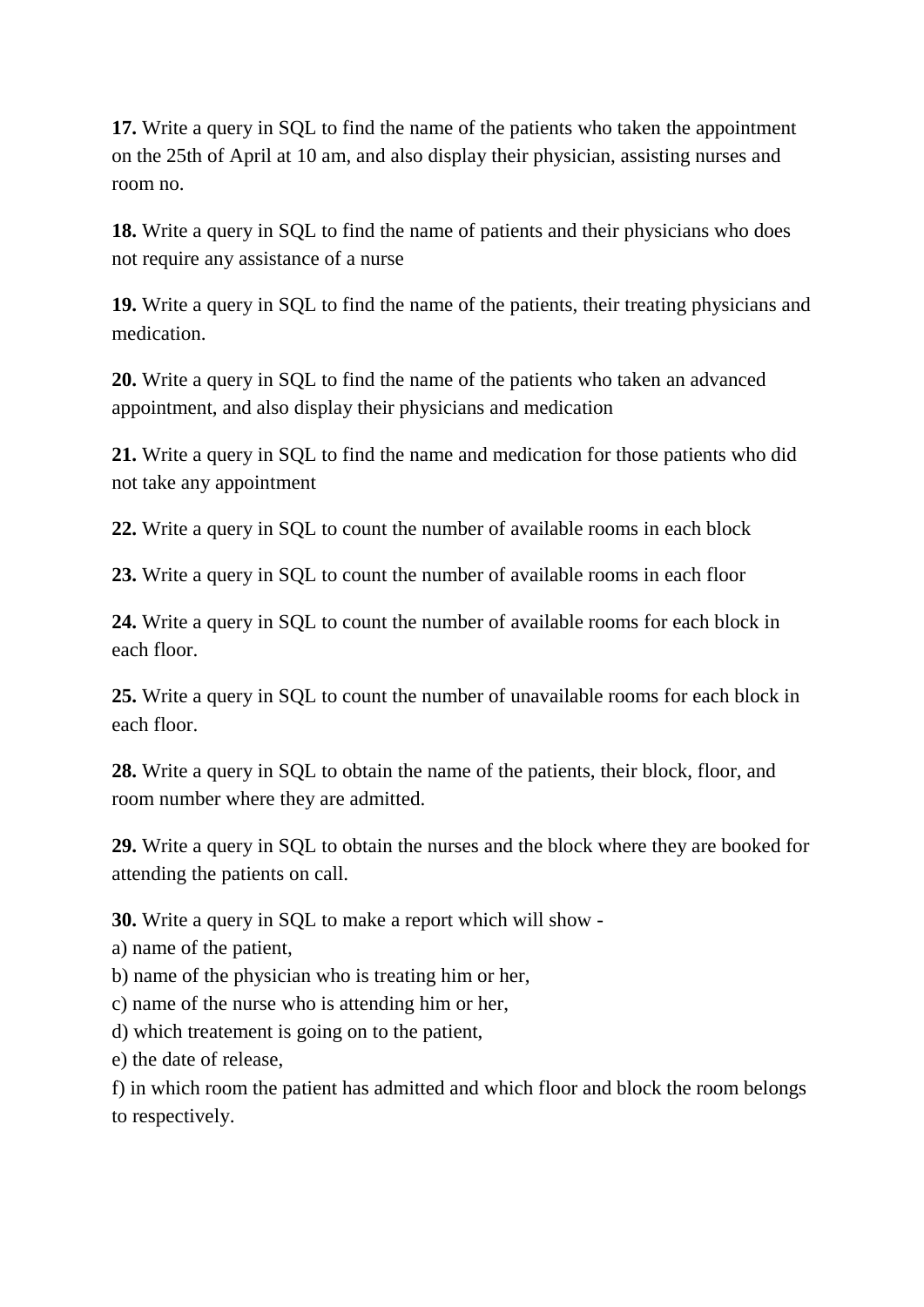**31.** Write a SQL query to obtain the names of all the physicians performed a medical procedure but they are not ceritifed to perform

**32.** Write a query in SQL to obtain the names of all the physicians, their procedure, date when the procedure was carried out and name of the patient on which procedure have been carried out but those physicians are not cetified for that procedure.

**33.** Write a query in SQL to obtain the name and position of all physicians who completed a medical procedure with certification after the date of expiration of their certificate

**34.** Write a query in SQL to obtain the name of all those physicians who completed a medical procedure with certification after the date of expiration of their certificate, their position, procedure they have done, date of procedure, name of the patient on which the procedure had been applied and the date when the certification expired

**35.** Write a query in SQL to obtain the names of all the nurses who have ever been on call for room 122.

**36.** Write a query in SQL to Obtain the names of all patients who has been prescribed some medication by his/her physician who has carried out primary care and the name of that physician

**37.** Write a query in SQL to obtain the names of all patients who has been undergone a procedure costing more than \$5,000 and the name of that physician who has carried out primary care

**38.** Write a query in SQL to Obtain the names of all patients who had at least two appointment where the nurse who prepped the appointment was a registered nurse and the physician who has carried out primary care

**39.** Write a query in SQL to Obtain the names of all patients whose primary care is taken by a physician who is not the head of any department and name of that physician along with their primary care physician

# Part (2) – My SQL General Studies (ICT410)

**Award- Professional Certificate in Information Technology (MYSQL)**

**Lesson Videos**